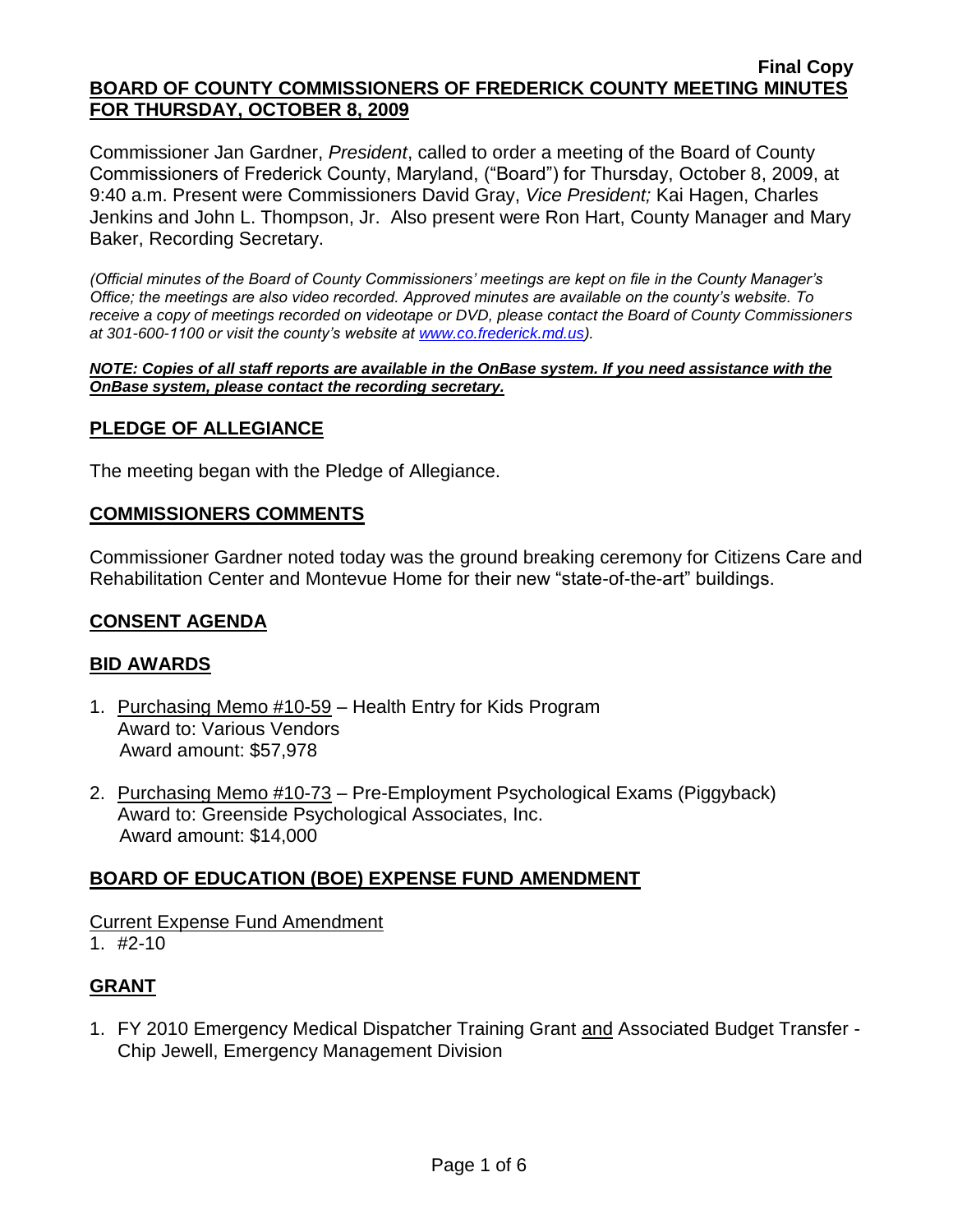# **CHANGE ORDER**

1. FY 2008 Bituminous Overlay of Various County Roadways, Contract No. C29918, Change Order No. 15 - Chuck Nipe and Tom Meunier, Public Works Division

Commissioner Jenkins requested the motion be split to vote on Purchasing Memo #10-59.

Commissioner Gray moved approval of the consent agenda as presented with the exception of Purchasing Memo #10-59. Commissioner Hagen seconded the motion that passed 5-0.

Commissioner Hagen moved approval of Purchasing Memo #10-59 as presented. Commissioner Gray seconded the motion that passed 3-2 with Commissioners Jenkins and Thompson opposed.

# **ADMINISTRATIVE BUSINESS**

# **Bid Award - Purchasing Memo #10-72, Replacement of Existing Belt Filter Process Control System and Budget Transfer – Hal Good, Finance Division**

Mr. Good and Kevin Demosky, Utilities and Solid Waste Management Division, presented the purchasing memo.

Commissioner Jenkins moved approval of Purchasing Memo #10-72 and the associated budget transfer as presented. Commissioner Gray seconded the motion that passed 5-0.

# **Bid Award – Purchasing Memo #10-71, Emergency Repair of Caterpillar 973 Track Loader at Utilities and Solid Waste Management Division – Hal Good, Finance Division**

Mr. Good presented the purchasing memo.

Commissioner Gray moved approval of Purchasing Memo #10-71 and the associated budget transfer. Commissioner Hagen seconded the motion that passed 5-0.

### **Amendment II to the Memorandum of Understanding (MOU) Between Frederick County and Maryland State Highway Administration (SHA) for MD 180- MD 351 Planning Study - John Thomas, Planning Division**

Mr. Thomas presented the proposed amendment to the MOU that described the request by SHA to obtain reimbursement not only for consultant cost, but also costs incurred by SHA staff for the work on the MD 180-MD 351 planning study to complete it.

Commissioner Jenkins moved approval of the amendment to the MOU as presented. Commissioner Gray seconded the motion that passed 5-0.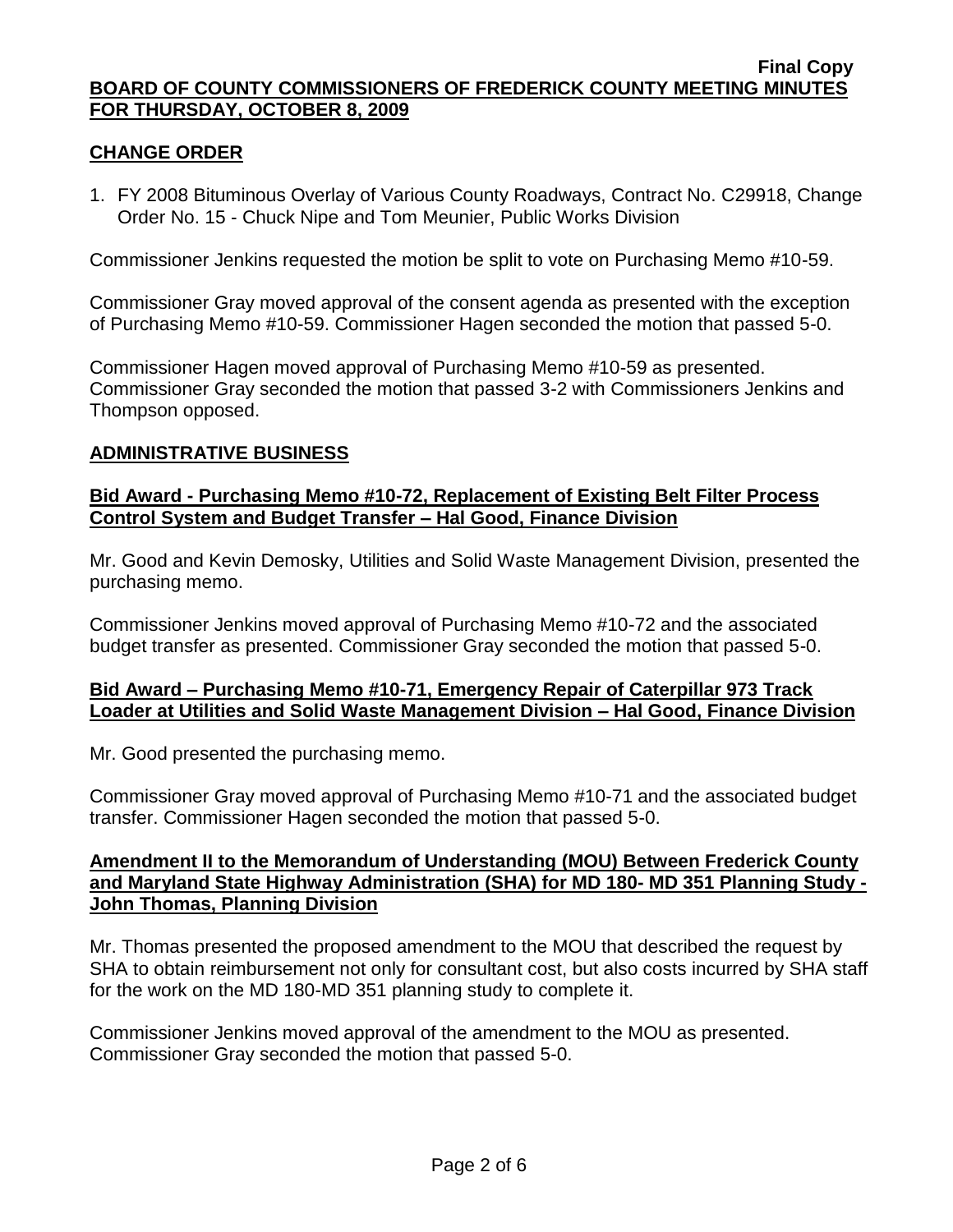# **MD 180-351 Project Planning Study – Locally Preferred Alternative Recommendations - John Thomas, Planning Division**

Mr. Thomas presented information relating to the study including identification of a locally preferred alternative to improve the existing capacity and traffic operations along MD 180/MD 351from Greenfield Drive to Corporate Drive, while supporting existing and planned development.

Commissioner Gray moved approval of alternative 3B as outlined in the staff report noting alternative 2 would be acceptable as "Phase I" and the improvements to south of Crestwood Boulevard would be the "Final Phase" to include re-examination and public involvement. Commissioner Jenkins seconded the motion that passed 5-0.

# **CSX Facility Encroachment Agreement No. CSX630678 - Ballenger-McKinney Enhanced Nutrient Removal Waste Water Treatment Plant (WWTP) Expansion - Beth Ramacciotti, Utilities and Solid Waste Management Division**

Ms. Ramacciotti presented the agreement to gain permission for encroachment on the properties of CSX for the WWTP expansion project.

(Commissioner Jenkins left the meeting.)

Commisisoner Hagen moved approval of the agreement as presented. Commissioner Gray seconded the motion that passed 3-1 with Commisisoner Thompson opposed and Commisisoner Jenkins absent.

# **CSX Facility Encroachment Agreement No. CSX624897 - Bush Creek Interceptor - Middle Phase - Beth Ramacciotti, Utilities and Solid Waste Management Division**

Ms. Ramacciotti presented the agreement to gain permission for encroachment on the properties of CSX for the interceptor project.

(Commissioner Jenkins entered the meeting.)

Commissioner Hagen moved approval of the agreement as presented. Commissioner Gray seconded the motion that passed 4-1 with Commissioner Thompson opposed.

Wendy Kearney, Office of the County Attorney, requested permission to include these types of agreements on the consent agenda.

There was consensus to add this item to the consent agenda.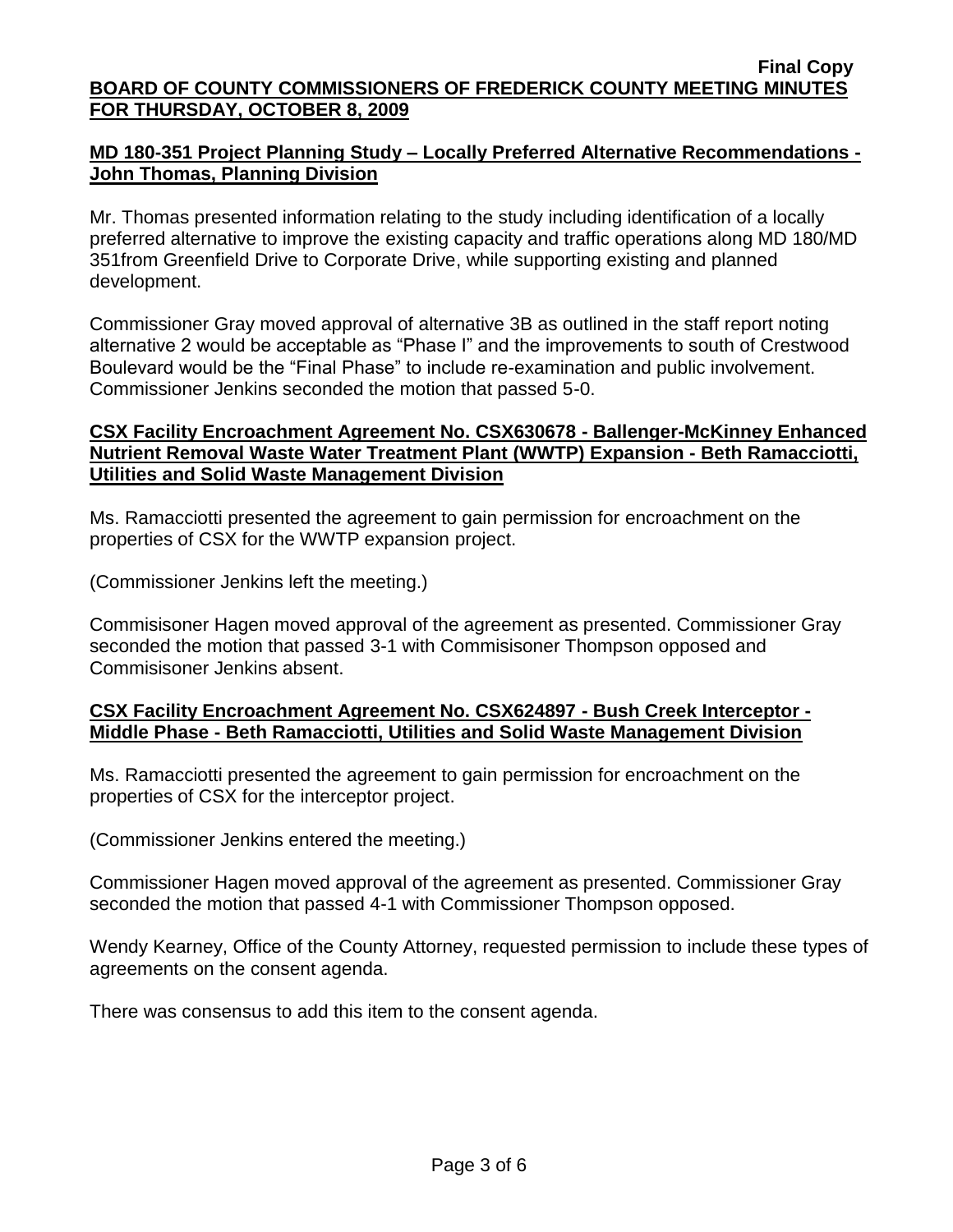# **DIRECTOR'S REPORT – Dale Spangenberg, Interagency Information Technologies Division**

Mr. Spangenberg presented his report on the activities/projects taking place within his division.

# **COMMISSIONERS COMMENTS**

None.

# **PUBLIC COMMENTS**

None.

# **QUESTIONS – PRESS**

None.

# **CLOSES SESSION**

Commissioner Hagen moved to proceed into closed session in accordance with Maryland Annotated Code State Government Article § 10-508(a)(7) To consult with counsel to obtain legal advice on a legal matter; and (8) To consult with staff, consultants, or other individuals about pending or potential litigation. Commissioner Gray seconded the motion that passed 4-1 with Commissioner Jenkins opposed.

# **ADJOURN**

The meeting adjourned at 12:30 p.m.

Mary E. Baker Recording Secretary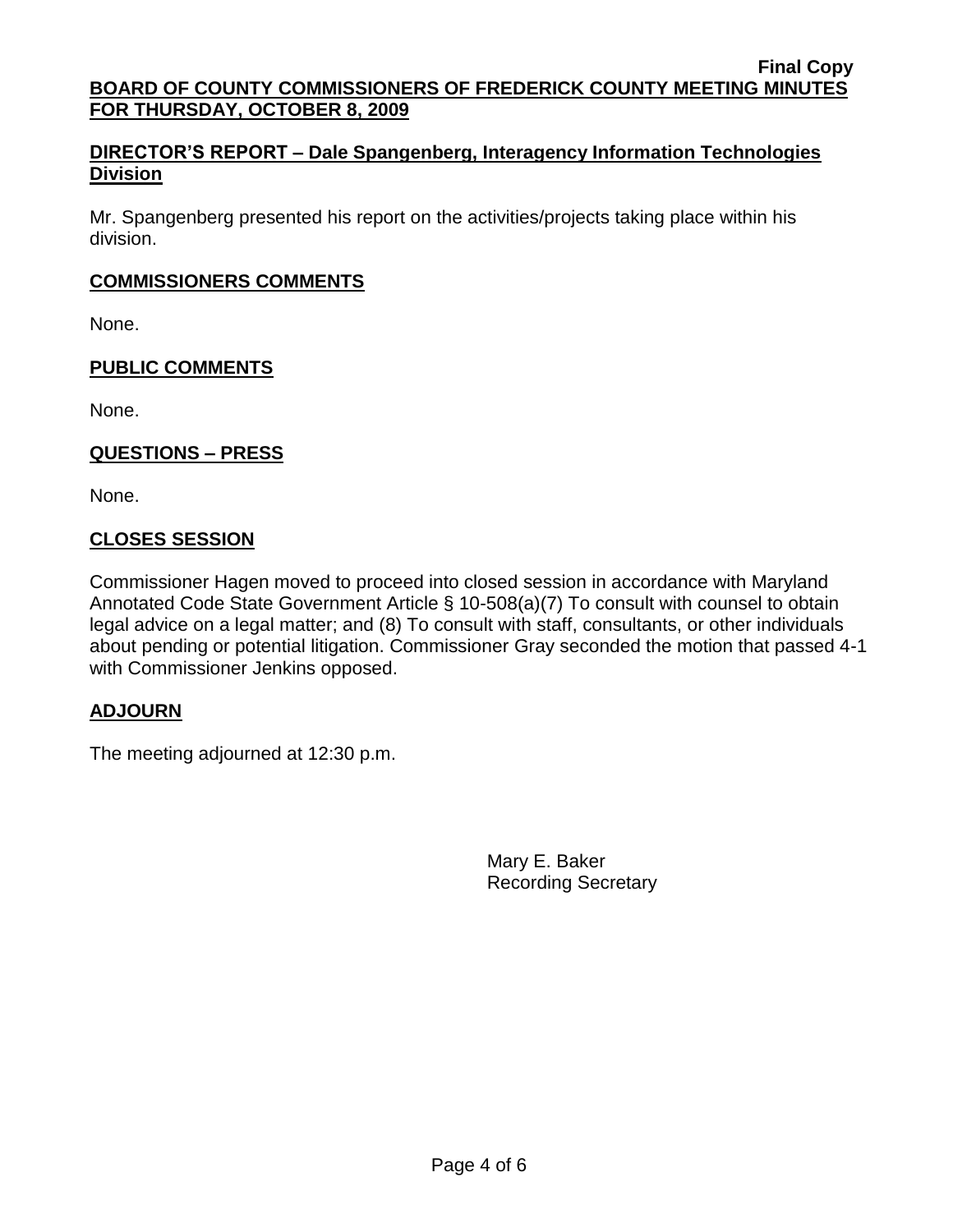# **FORM OF STATEMENT FOR CLOSING THE MEETING OF THURSDAY, OCTOBER 8, 2009**

# **STATUTORY AUTHORITY TO CLOSE SESSION**

### **State Government Article §10-508(a):**

(7) To consult with counsel to obtain legal advice on a legal matter; and

(8) To consult with staff, consultants, or other individuals about pending or potential litigation.

### **Motion:**

Commissioner Hagen moved to proceed into closed session in accordance with Maryland Annotated Code State Government Article § 10-508(a)(7) To consult with counsel to obtain legal advice on a legal matter; and (8) To consult with staff, consultants, or other individuals about pending or potential litigation. Commissioner Gray seconded the motion that passed 4-1 with Commissioner Jenkins opposed.

### **Topic to be Discussed:**

To discuss with the County Attorney the legal issues involved in recently filed litigation.

Mary E. Baker Recording Secretary